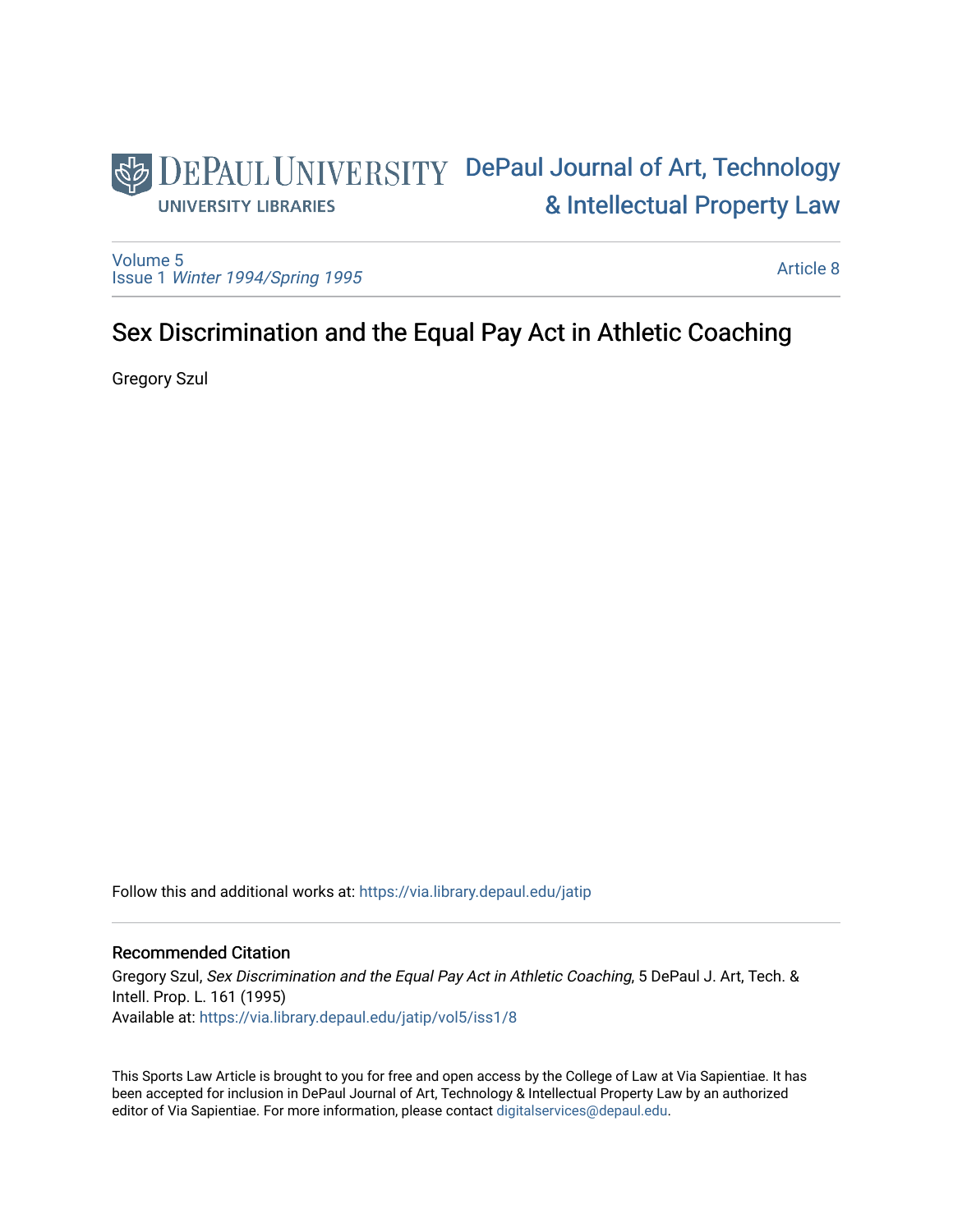# **SPORTS LAW**

# **SEX DISCRIMINATION AND THE EQUAL PAY ACT IN ATHLETIC COACHING**

#### **INTRODUCTION**

In 1992, a woman earned only **71** percent as much as her male counterpart, while minority women faired even worse, earning only 59 percent of the wages of white males.' In the area of sports, a realm traditionally dominated by males and backed by the greater popularity and social acceptance of male participation, these disparities are compounded even further. Thus, a female coaching a female team faces the uphill battle not only of less interest in her sport, as compared with her male counterpart, but also of wage disparity between her compensation and the male's compensation.

Hoping to address the issue of wage disparity in general, in 1963 Congress enacted the Equal Pay Act<sup>2</sup> which prohibited discrimination in wages based on the gender of employees who perform equal work. This article examines how this particular legislation has combated wage disparities between males and females in the field of athletic coaching. The focus will be on sustaining valid claims under the Equal Pay Act as well as the subsequent case law interpretation of the statute as applied to athletic coaching. Next, the article considers the recent case of Stanley v. University of Southern California<sup>3</sup> and how it is an example of both consistency and inconsistency in interpretation of the Act. Finally, the article concludes with a brief look at the proposed Fair Pay Act of 1994, an

<sup>1.</sup> Opening Statement of Rep. Eleanor Holmes Norton (D-DC) 1994 DLR 139 d27, July 22, 1994.

<sup>2. 29</sup> **U.S.C. § 206.** The statute reads, in relevant part, as follows:

No employer having employees subject to any provisions of this section shall discriminate, within any establishment in which such employees are employed, between employees on the basis of sex **by** paying wages to employees in such establishment at a rate less than the rate at which he pays wages to employees of the opposite sex in such establishment for equal work on jobs the performance of which requires equal skill, effort, and responsibility, and which are performed under similar working conditions, except where such payment is made pursuant to (i) a seniority system; (ii) a merit system; (iii) a system which measures earnings **by** quantity or quality of production; or (iv) a differential based on any other factor other than sex: Provided, **That** an employer who is paying a wage rate differential in violation of this subsection shall not, in order to comply with the provisions of this subsection, reduce the wage rate of any employee.

**<sup>29</sup>** U.S.C. § 206(d).

<sup>3. 13</sup> F.3d 1313 (9th Cir. 1994).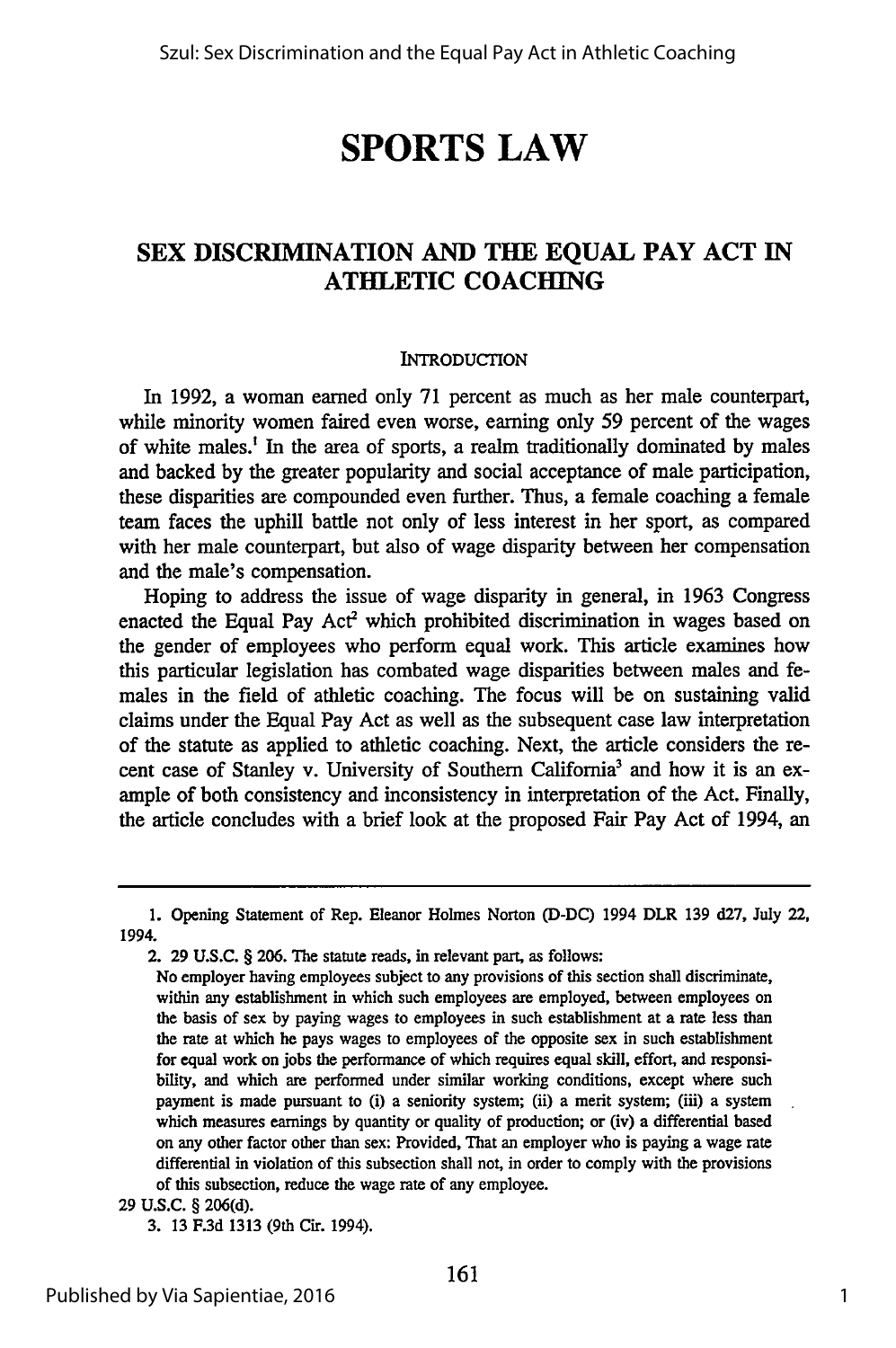162

*DEPAUL J. ART & ENT. LAW* [Vol. V: **161**

attempt to strengthen the Equal Pay Act, and its potential impact on athletic coaching.

#### L *ESTABLISHING A VIOLATION UNDER THE EQUAL PAY ACT*

Congress enacted the Equal Pay Act as an amendment to section 6 of the Fair Labor Standards Act of 1938.' The statute sought to remedy the endemic problem of sex discrimination in wage setting by requiring equal pay for men and women who perform equal work.<sup>5</sup> The legislative history of the statute reveals that when Congress enacted the Equal Pay Act, it substituted the word "equal" for "comparable" to show that the jobs involved should be virtually identical, that is, they would be very much alike or closely related.<sup>6</sup> This modification also clarifies the point that the Equal Pay Act does not enact a "comparable worth" standard for compensation.<sup>7</sup> Hence, calculating the value of a female secretary and a male mechanic to an employer is not what the Act is intended to address. Rather, the proper situation is comparing the wages of a male and female performing the same job for the same employer.

In order to make out a prima facie case under the Act, a plaintiff must show "that an employer pays different wages to employees of opposite sex 'for equal work on jobs the performance of which requires equal skill, effort, and responsibility, and which are performed under similar working conditions."<sup>8</sup> The jobs held by employees of the opposite sex need not be identical, rather they must only be "substantially equal."<sup>9</sup> In attempting to establish a prima facie case, the plaintiff bears the burden of showing that the *jobs* held by male and female employees are substantially equal, not that the skills and qualifications of the individual employees holding those jobs are equal.<sup>10</sup> Thus, primary duties are

7. EEOC v. Madison Community Unit Sch. Dist. No. 12, 818 F.2d 577, 580 (7th Cir. 1987) ("[Ilt is plain that Congress did not want to enact comparable worth as part of the Equal Pay Act of 1964."); AFSCME v. State of Washington, 770 F.2d 1401, 1404 (9th Cir. 1985) ("It is evident from the legislative history of the Equal Pay Act that Congress, after explicit consideration, rejected proposals that would have prohibited lower wages for comparable work, as compared with equal work."); *see also* 109 CONG. REc. 9197 (1963) (Congressman Goodell, one of the Act's sponsors remarked,"[w]e do not expect the Labor Department people to go into an establishment and attempt to rate jobs that are not equal. We do not want to hear the Department say 'Well, they amount to the same thing,' and evaluate them so they come up to the same skill or point. We expect this to apply only to jobs that are substantially identical or equal").

8. Coming Glass Works v. Brennan, 417 U.S. 188, 195 (1974) *(quoting* 29 U.S.C. § 206(d)(1)). *See also* Brock v. Georgia Southwestern College, 765 F.2d 1026, 1032 **(11th** Cir. 1985).

*9. Corning,* 417 U.S. at 203-04, n.24.

*10. Brock,* 765 F.2d at 1032. *See also* Mulhall v. Advance Security, Inc., 19 F.3d 586, **592** (11th Cir. 1994) ("only the skills and qualifications actually needed to perform the jobs are considered"); Hein v. Oregon College of Education, 718 F.2d 910, 914 (9th Cir. 1983); Peltier v. City of Fargo, https://via.library.depaul.edu/jatip/vol5/iss1/8

<sup>4. 29</sup> U.S.C. §§ 201-219 (1982 & Supp. IV 1986).

<sup>5.</sup> Jeanne M. Hamburg, *When Prior Pay Isn't Equal Pay: A Proposed Standard For The Identification of "Factors Other Than Sex" Under the Equal Pay Act,* 89 COLuM. L. REv. 1085, 1086 **(1989).**

<sup>6.</sup> Orr v. Frank R. MacNeill & Son, Inc., 511 F.2d 166, 171 (5th Cir. 1975) *(quoting* Brennan v. City Stores, Inc., 479 F.2d **235** (5th Cir. 1973).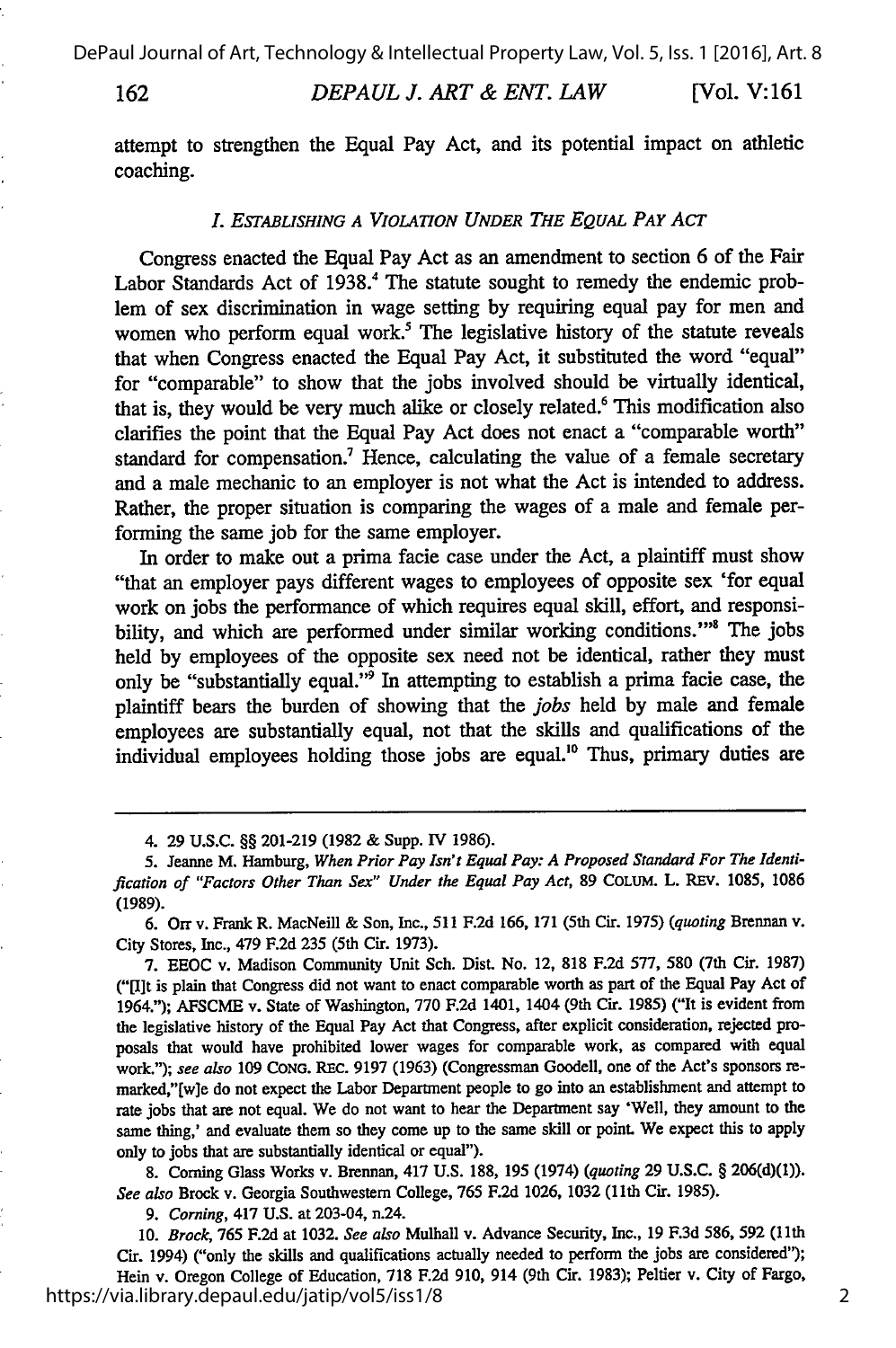examined in the "substantially similar" inquiry rather than the prior experience of employees performing those duties."

After satisfying this "descriptive" component, a plaintiff must satisfy the "geographic" component of the statute, that is, he or she must compare himself or herself with the employees working in the same "establishment."<sup>12</sup> The term "establishment" is defined by the Secretary of Labor as a "distinct physical place of business rather than... an entire business or 'enterprise' which may include several separate places of business."<sup>13</sup> However, courts have been reluctant to apply this narrow construction of "establishment." Instead, courts have acted liberally and recognized that central control and administration of disparate job sites can support a finding of a single establishment for purposes of the Equal Pay Act.<sup>14</sup> Particularly important to establishing a single "establishment" are centralized control of job descriptions, salary administration, and job assignments or functions.<sup>15</sup>

If the plaintiff sustains these burdens, the defendant assumes the burden of proving that the difference in pay is justified by one of the four exceptions in the Equal Pay Act: (i) a seniority system; (ii) a merit system; (iii) a system which measures earnings by quantity or quality of production; or (iv) a differential based on any factor other than sex.<sup>16</sup> A defendant must show that the factor of sex provided no part of the basis for the wage differential.'<sup>7</sup>

## **I.** *COURT'S ATFEMPTS TO DEVELOP NEUTRAL FACTORS IN ASSESSING"EQUAL WORK" IN COACHING*

Women in athletic coaching have attempted to use the Equal Pay Act to

14. Brennan v. Goose Creek Consolidated Indep. Sch. Dist., **519 F.2d 53,** 57 (5th Cir. **1975);** *see also* Marshall v. Dallas Indep. Sch. Dist., **605 F.2d 191, 193** (5th Cir. **1989)** (all schools in a district under the control of a central administrative office constitute a single establishment); American Fed'n of State, County and Municipal Employees v. County of Nassau, 609 F. Supp. 695, 706 (E.D.N.Y. 1985) (a significant functional relationship between the work of employees in disparate locations gives rise to the finding of a single establishment under the EPA; geographic considerations are merely one factor in the analysis); Grumbine v. United States, 586 F. Supp. 1144, 1148 (D.D.C. 1984) (establishment is not automatically determined by geography but depends partially on degree of centralized personnel administration); Alexander v. University of Michigan-Flint, 509 F. Supp. 627, 629 (E.D. Mich. 1980) (single establishment existed where administrative office had authority to hire, fire, and set wages).

15. *Mulhall,* 19 F.3d at 590. *See also* Brownlee v. Gay and Taylor, Inc., 642 F. Supp. 347, 352 **(D.** Kan. 1986).

16. 29 U.S.C. § 206(d)(1). These exceptions are considered affirmative defenses, thus, the defendant bears the burden of persuasion as opposed to merely the burden of production. *Mulhall,* 19 F.3d at 591, n. 11.

17. **29** U.S.C. § 800.142; *Brock,* 765 F.2d at 1036.

<sup>533</sup> F.2d 374, 377 (8th Cir. 1976); EEOC v. McCarty, 578 F. Supp. 45, 47, n.1 **(D.** Mass. 1983); 29 C.F.R. § **800.125.**

*<sup>11.</sup> Mulhall,* **19 F.3d** at **592.**

<sup>12.</sup> *Id.* at **590.**

**<sup>13. 29</sup>** C.F.R. § 1620.9(a) **(1993).**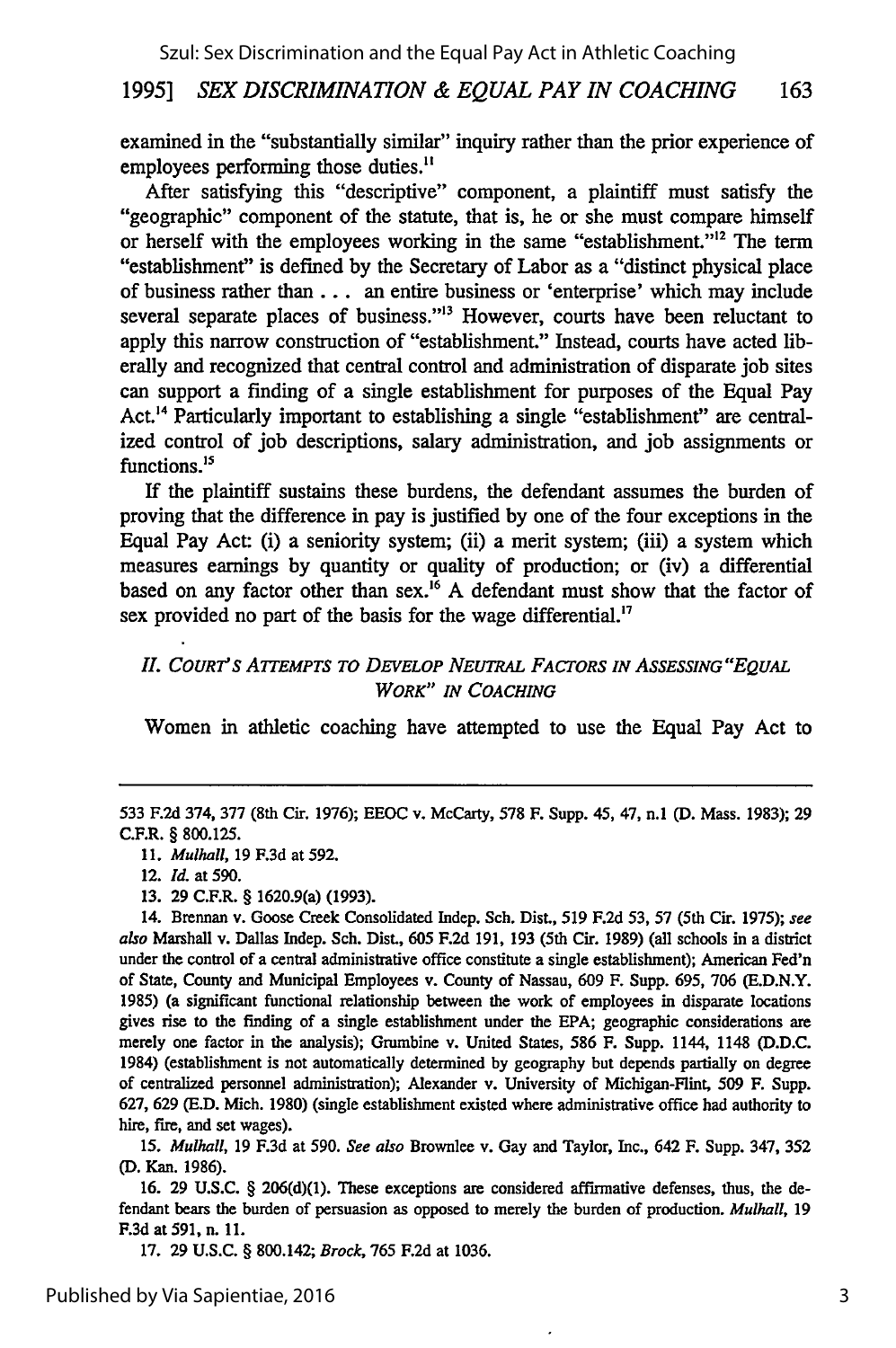164 *DEPAUL J. ART & ENT. LAW* [Vol. V: **161**

equalize their wages with their male counterparts.<sup>18</sup> As a general proposition, ar ideal plaintiff would be in a situation where she and her "comparator," her male counterpart, perform the same job, for the same employer, with the same responsibilities, having the same experience, and with similar teams.<sup>19</sup> In turn, courts are delegated the task of making factual comparisons and drawing legal conclusions on whether sex discrimination exists.

In *Brock v. Georgia Southwestern College*,<sup>20</sup> the Eleventh Circuit Court of Appeals specifically compared the jobs of plaintiff, Mary Reeves, and a comparator, Robert J. Voight. The plaintiff taught skill and classroom courses in the Physical Education Division of the College, and coached, organized, and supervised the intramural athletics program. Her male counterpart, Voight, also had classroom duties in the same Physical Education Division, and coached the intercollegiate basketball team.<sup>21</sup> Testimony indicated that the teaching duties of the two were "fairly similar," so the question turned on whether Voight's coaching job involved more responsibility than plaintiff's.<sup>22</sup> Responsibility involves the degree of accountability required in the performance of the job, with emphasis on the importance of the job obligation.<sup>23</sup> The court in *Brock* held that the plaintiff's duties of scheduling, obtaining referees, administering a \$2,500 budget, and supervising a number of different intramural sports involving hundreds of students constituted "substantially equal responsibility" to Voight's duties of scheduling games, transporting his team, being responsible for them on trips, and administering a budget of  $$8,000.<sup>24</sup>$  Also significant was testimony indicating that the intramural program was just as important as the intercollegiate program because it fulfilled the needs of more students, and that there was "not a great deal of pressure" on Voight as the basketball coach.<sup>25</sup> Hence, plaintiff was entitled to compensation on an equal basis with Voight, her male counterpart.

Jacobs v. College of William and Mary<sup>26</sup> illustrates a situation where a court did not find a violation of the Equal Pay Act. Here, plaintiff Eloise A. Jacobs, the female head coach of the women's basketball team, brought an action under the Equal Pay Act seeking to be compensated equally with her male counterpart, the men's basketball coach, William Parkhill.<sup>27</sup> In denying her claim, a Virginia

20. 765 F.2d 1026 **(11th** Cir. 1985).

21. *Id.* at 1035.

22. *Id.*

23. 29 C.F.R. § 800.129.

**25.** *Id.* at 1035.

26. 517 F. Supp. 791 (E.D. Va. 1980).

**27.** The plaintiff in *Jacobs* also attempted to use the men's baseball coach, and the assistant https://via.library.depaul.edu/jatip/vol5/iss1/8

<sup>18.</sup> Actions brought by plaintiffs under the Equal Pay Act invariably also include causes of action under Title VII, Title IX, and various tort remedies such as wrongful discharge. In order to maintain focus and clarity, this Article does not review these claims due to their different requirements, standards of proof, and rationales.

<sup>19.</sup> Most, if not all, comparisons occur with a female coaching a female team and a male coach coaching a male team.

<sup>24.</sup> *Brock,* 765 F.2d at 1035. Of note, the court pointed out that the difference in budgets was not "significant enough" to overturn the district court under the clearly erroneous standard of review. *Id.* at 1035, n. 21.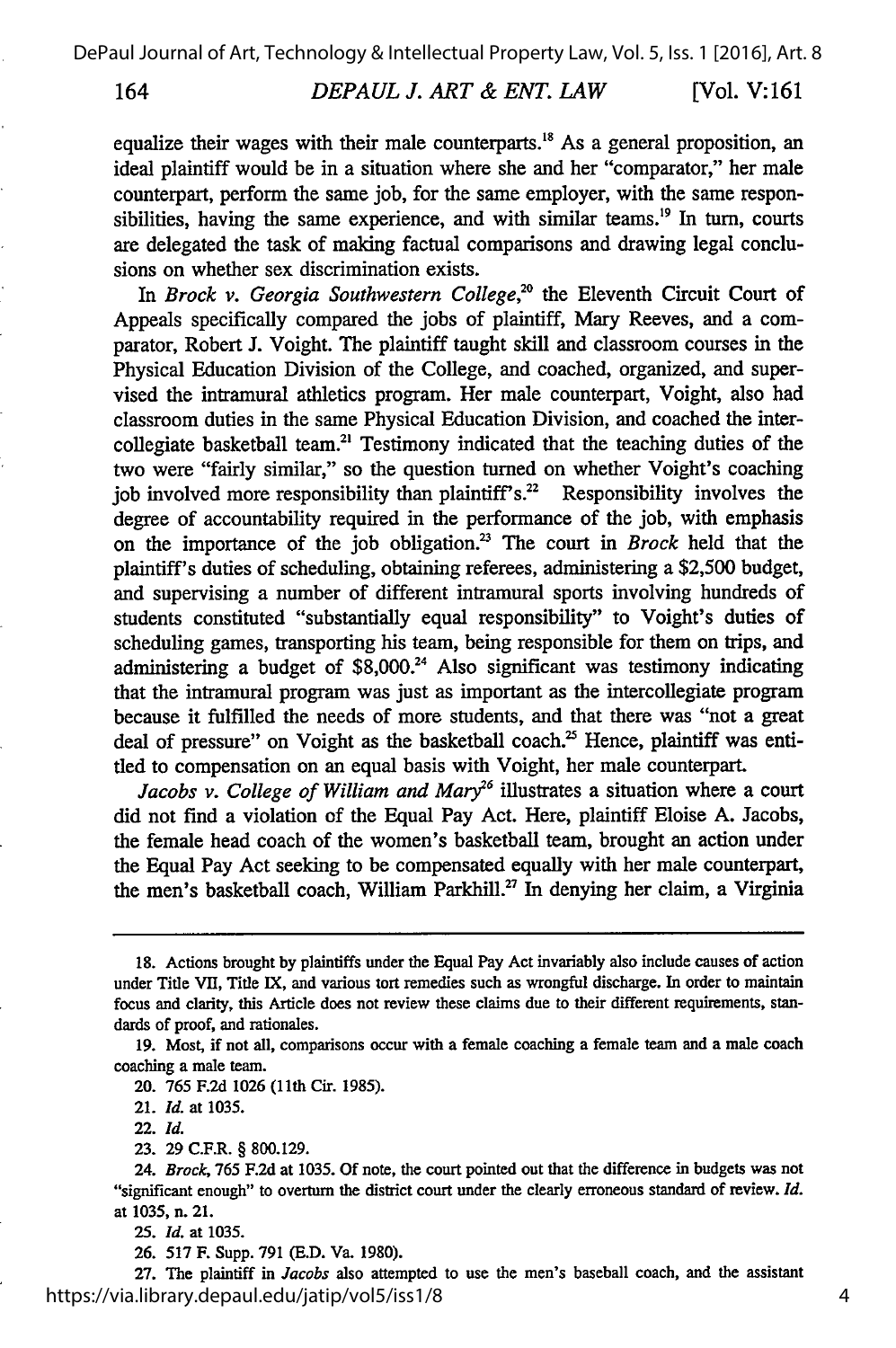District Court delineated what it considered to be controlling factors.<sup>28</sup> First, Parkhill, the male coach, devoted a substantial amount of time, effort, and skill in recruitment that required extended travel and absence from home, while Plaintiff did not engage in these types of activities.<sup>29</sup> Moreover, Parkhill's employment extended to twelve months as compared to nine months per year for the plaintiff." Likewise, Parkhill coached in a Division I program while plaintiff's team played in a small college league.<sup>31</sup> The most important fact though was that men's basketball was a revenue producing sport and women's basketball was not.<sup>32</sup> Based on these criteria, the court concluded from the undisputed evidence that Parkhill had greater responsibility and was required to exercise greater skill in his job.<sup>33</sup> Therefore, the court held that there was "no showing of any salary differential for.., positions which were substantially equal **.... "'**

Finally, the case of *EEOC v. Madison Community Unit Sch. Dist. 12<sup>35</sup>* represents another jurisdiction's attempt to assess "equal work" in coaching. *EEOC* involved two female plaintiffs, Luvenia Long and Carol Cole.<sup>36</sup> Long, a coach on the girls tennis team, used the male coach of the boys' tennis team as a comparator. On the other hand, Cole, who coached the girls' volleyball, basketball, and softball teams, used the male coach of the boys soccer team and the male coach of the boys' baseball team as comparators.

In an opinion by Judge Posner, the Seventh Circuit affirmed the district court's conclusion that the jobs of coaching the girls' tennis team and coaching the boy's tennis teams are "sufficiently alike to be equal" such that the school district violated the Equal Pay Act.<sup>37</sup> Controlling factors included similarities in skill, effort, and responsibility needed. The fact that the male coach spent more time at his job than the female coach was offset by the fact that he had more assistant coaches. Moreover, the court reasoned that revenue production was not an important factor here, as only one team, men's basketball, was a revenue producer and the plaintiffs did not use the men's basketball coach as a comparator.<sup>38</sup>

30. *Jacobs,* 517 F. Supp. at 797.

men's basketball coaches as bases for comparing her allegations of unequal pay. Her comparisons with these individuals met with similar fate. *Id.*

**<sup>28.</sup>** The court characterized the differences in skill, effort, and responsibility between plaintiff and her male counterpart as "numerous" and granted the defendant judgment n.o.v. *Id.* at 797.

**<sup>29.</sup>** Both engaged in telephoning, writing, and responding in recruitment efforts, so in effect, these responsibilities canceled each other out. *Id.*

<sup>31.</sup> *Id.* at 798.

<sup>32.</sup> *Id.*

**<sup>33.</sup>** *Id.*

<sup>34.</sup> *Id.*

**<sup>35. 818</sup> F.2d 577** (7th Cir. **1987).**

**<sup>36.</sup>** Four women claimed to be victims of sex discrimination, but these two intervened in the EEOC's suit against the school district in Madison, Illinois. *Id.* at 579.

<sup>37.</sup> *Id.* at 583.

**<sup>38.</sup>** *Id.*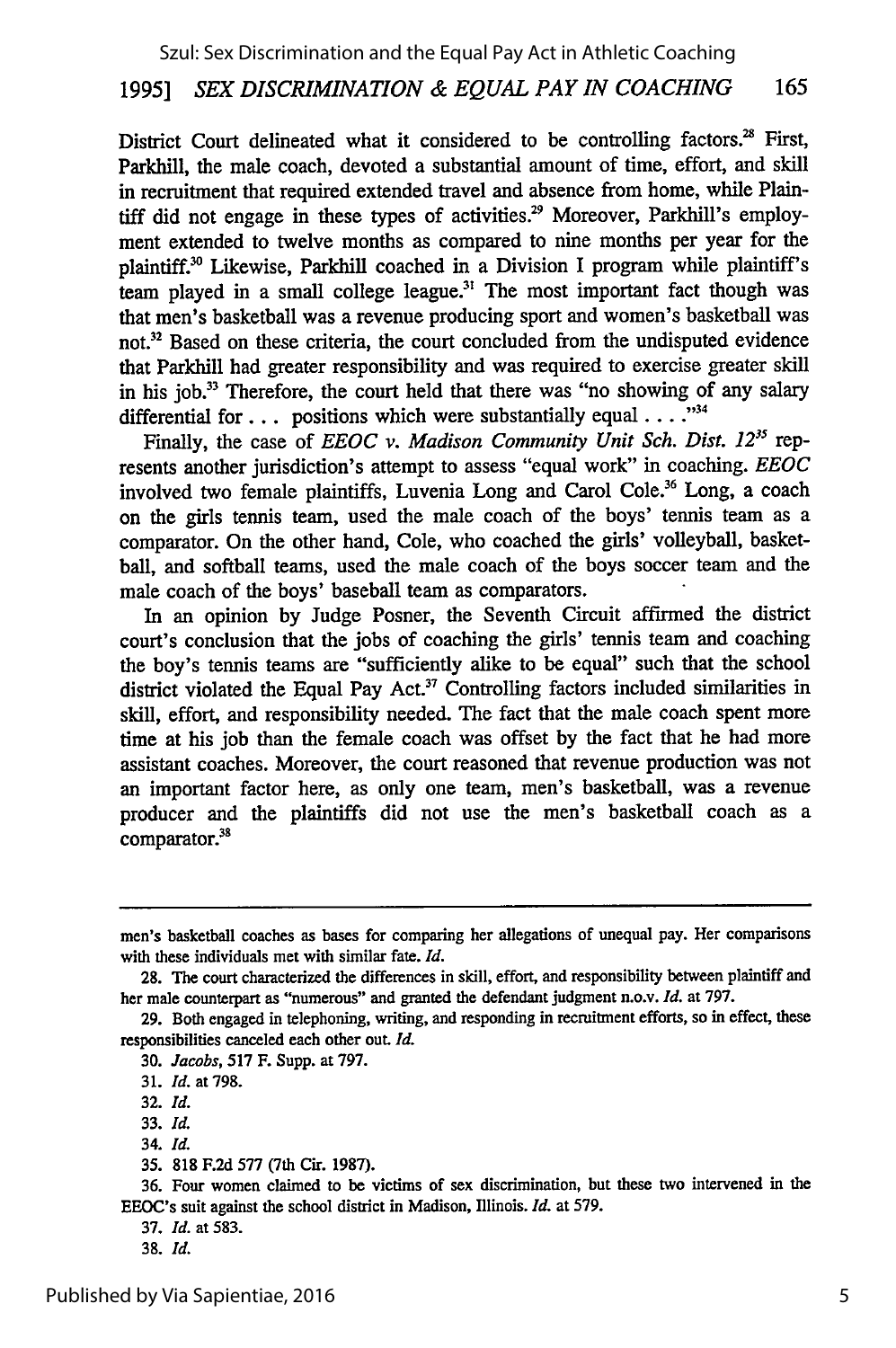#### *DEPAUL J. ART & ENT. LAW* 166 [Vol. **V:161**

Cole's claim suffered a different fate, as the appellate court vacated the district court's findings of Equal Pay violations in her case. In part, this decision rested on the fact that Cole's comparators consisted of coaches of different sports. Because the Madison school district treats coaching a different sport as a different job, irrespective of the sex of the coach, proper findings were needed on remand to determine whether wage differences in different sports were based on sex. In effect, the appellate court remanded all the cases where the district court made findings by comparing different sports.<sup>39</sup>

Thus, EEOC stands for the proposition that in terms of athletic coaching, a court will require, when possible, that coaches in the same sport be used as comparators. Thus, a female head coach of a women's basketball team would more easily make a prima facie showing of sex discrimination under the Equal Pay Act by comparing her compensation with a male coach of a basketball team, as opposed to a male coach of a soccer team.'

#### **II.** *STANLEY V. USC: Is IT CONSISTENT WITH NEUTRAL FACTORS*

#### *A. Facts and the Lower Court Opinion*

*Stanley v. University of Southern California'* represents a court's most recent exploration of the Equal Pay Act and athletic coaching. It may also be the highest profile case in this area given the fact it involved two "big-time" athletic programs, the men's and women's basketball teams at the University of Southern California (USC).

The case involved Marriane Stanley, the head coach of the women's basketball team at USC from 1989 to 1993. When the expiration date on her first four year employment contract was approaching, Stanley began negotiations with Michael Garrett, the school's athletic director, for a new contract.<sup>42</sup> Although the evidence is disputed as to exactly what statements are attributable to each party during negotiations, Stanley admitted in her declarations that she told Garrett that she "was entitled to be paid equally with the Head Men's Basketball Coach" because of her outstanding record and the success of the women's basketball program.43

41. 13 F.3d 1313 (9th Cir. 1994).

42. *Id.* at 1316.

43. *Id.* Garrett alleged in an affidavit that Stanley "wanted a contract that was identical to that https://via.library.depaul.edu/jatip/vol5/iss1/8

<sup>39.</sup> *Id.* at 584.

<sup>40.</sup> The court did say that differences in sports do not preclude application of the Equal Pay Act. *Id.* ("[T]here is no objection in principle to comparing different coaching jobs"). Challenges under the Equal Pay Act have also been made under a different rubric. Specifically, in Deli v. University of Minn., 1994 U.S. Dist. LEXIS 13394 (July 18, 1994), the plaintiff, the former head coach of the women's gymnastics team, alleged that the defendant paid her less than head coaches of several men's athletic teams in violation of the Equal Pay Act. She claimed this discriminatory pay differential was based not on *her* gender, but on the gender of the *athletes* she coached. The court rejected her claim based on *EEOC,* reasoning that "the EPA prohibits discrimination based on the gender of the claimant only and does not reach compensation differentials based on the gender of student athletes coached by a claimant." Deli v. University of Minn., 1994 U.S. Dist. LEXIS 13394 at **\*7.**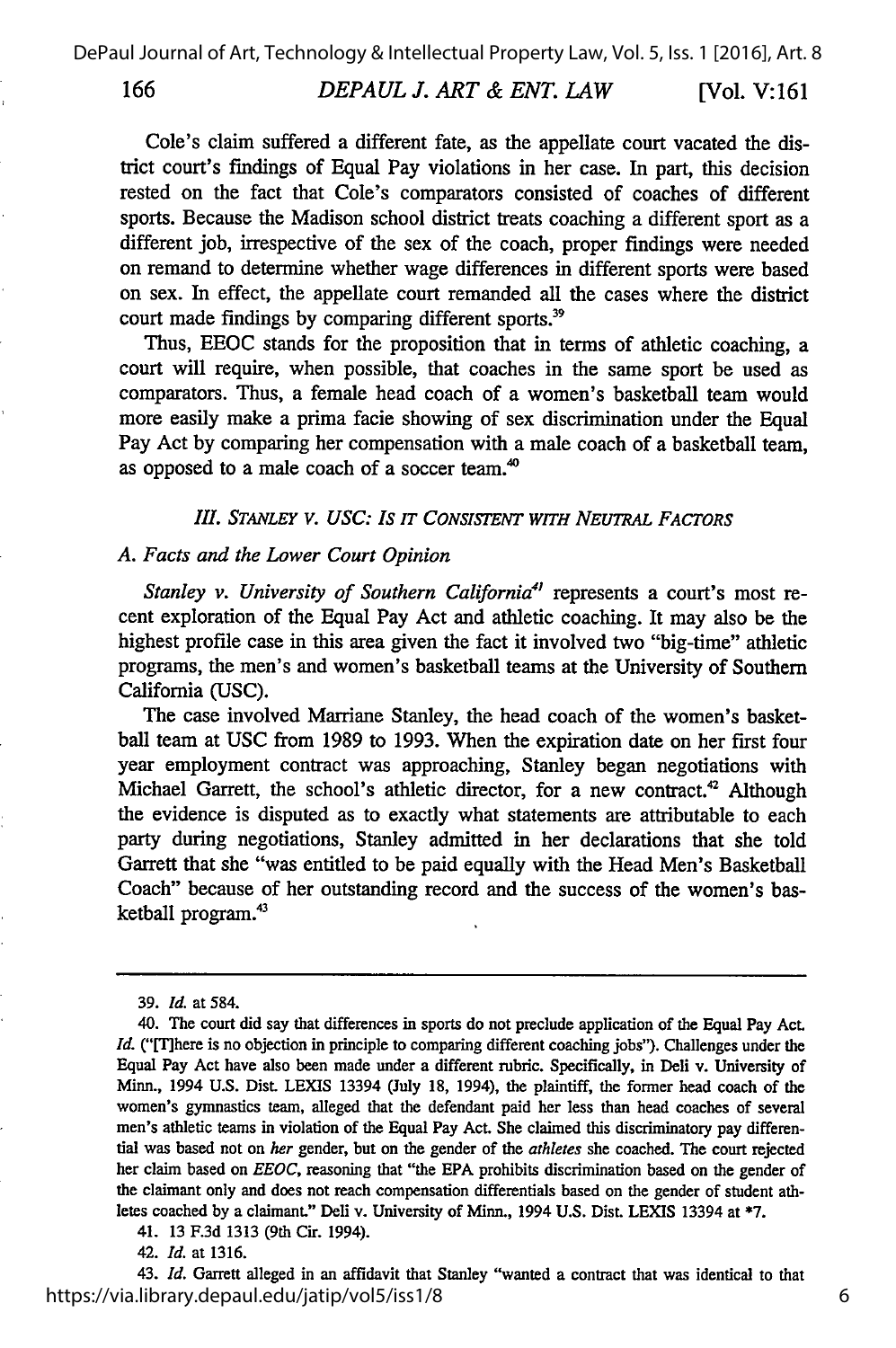These negotiations led Garrett to offer Stanley a three year contract raising her annual salary from the current \$60,000 to \$80,000 in the first year, \$90,000 in the second year, and \$100,000 in the final year of the three year contract.<sup>44</sup> According to Garrett, Stanley called this offer "an insult."'45 As a counter-offer, Stanley requested a three-year contract which would compensate her at an annual rate of \$96,000 for the first 18 months and then increase her compensation to the same level as Raveling for the last 18 months.<sup>46</sup> Garrett rejected this counter-offer.<sup>47</sup> After exchanging another futile offer and counter-offer, a process in which Stanley accused Garrett of refusing to "negotiate in good faith," Garrett communicated to Stanley that all of his offers were off the table, and that he was in the process of seeking another coach. At that point, Stanley's original four year contract had expired.

On August 5, 1993, Stanley filed a lawsuit based, *inter alia,* on the Equal Pay Act, and applied for a temporary restraining order (TRO) requiring USC to install her as head coach of the women's basketball team.<sup>48</sup> The gravamen of Stanley's multiple claims against USC was her contention that she was entitled to pay equal to that provided to Coach Raveling for his services as head coach of the men's basketball team because the position of head coach of the women's team "requires equal skill, effort, and responsibility, and is performed under similar working conditions."<sup>49</sup> The district court concluded that Stanley had failed to demonstrate a likelihood of success on the merits of her claim that she had been denied equal pay for equal work because she failed to present facts indicating that **USC** was guilty of sex discrimination in the negotiations for a new contract. $50$ 

#### *B. The Appellate Court Opinion*

On appeal, the Ninth Circuit court proceeded with a factual comparison of the responsibilities of Coach Stanley and Coach Raveling in their respective positions. The standard, again, required the plaintiff to show discrimination in wages "between employees on the basis of sex.., for equal work, on jobs the performance of which requires equal skill, effort, and responsibility, and which are per-

between USC and Coach Raveling." *Id.* George Raveling was the men's basketball coach at USC.

<sup>44.</sup> *Id.* The contract proposal also consisted of a renewal of Stanley's \$6,000 housing allowance as well as a increase in the salary of her assistant coaches. *Id.*

*<sup>45.</sup> Id.*

*<sup>46.</sup> Id.* at 1316-17. The appellate court did not state Raveling's salary anywhere in it's opinion. The district court did view Raveling's contract in camera when considering Stanley's motion for a preliminary injunction.

<sup>47.</sup> *Id.* at 1317.

<sup>48.</sup> *Id.* at 1318. Like many plaintiffs who allege violations of the Equal Pay Act, Stanley also set forth claims based on Title IX, 20 U.S.C. § 1681(a) (1988), and other state law claims. These will not be discussed as this article focuses only on the Equal Pay Act.

<sup>49.</sup> *Id.* at 1319 (citing Appellant's Opening Brief at 34).

<sup>50.</sup> *Id.* at 1321.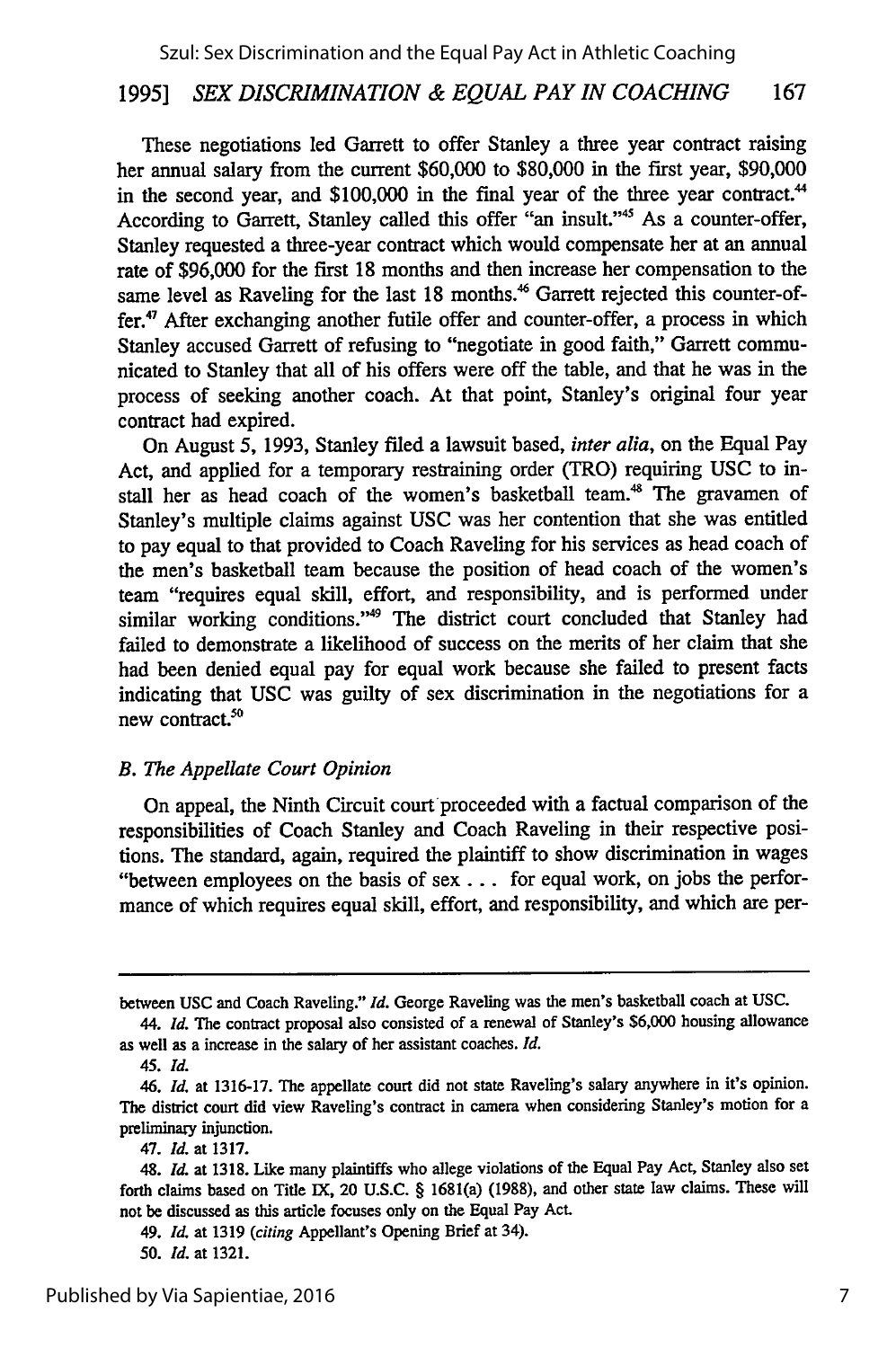168

*DEPAUL J. ART & ENT. LAW* [Vol. V:161]

formed under similar working conditions.<sup>51</sup> The court required each of these components to be substantially equal for there to be a valid claim under the Equal Pay Act.<sup>52</sup>

In comparing responsibility, the court noted that Raveling's duties as head coach require substantial public relations and promotional activities that generate revenue for the University.<sup>53</sup> In addition, Raveling was required to conduct twelve outside speaking engagements per year, to be accessible to the media, and to participate in certain activities that raise revenue for the school's athletic department.<sup>54</sup> While Coach Stanley engaged in similar behavior, the court reasoned that the "quantitative dissimilarity in responsibilities justifies a different level of pay for the head coach of the women's basketball team."<sup>55</sup>

As a corollary, the appellate court reasoned that Coach Raveling had substantially different qualifications and experience related to his public relations and revenue-generation skills than Coach Stanley.<sup>56</sup> This included educational training in marketing, greater tenure at USC, greater experience in the coaching profession, and greater national exposure.<sup>57</sup> Because employers may reward professional experience and education without violating the EPA,<sup>58</sup> Raveling's greater experience was one factor that justified his higher salary.

According to the court, Raveling's greater national exposure translated into another factor which justified unequal pay, since an employer may consider the marketplace value of the skills of a particular individual when determining his or her salary.<sup>59</sup> This proposition accords with the view that unequal wages that reflect market conditions of supply and demand are not prohibited by the  $EPA.<sup>60</sup>$ 

Finally, the court looked to the fact that the men's basketball team generated 90 times more revenue than the women's team.<sup>61</sup> This led the court to conclude that USC placed greater pressure on Coach Raveling to promote his team and win.<sup>62</sup> Thus, Stanley's job required a different level of responsibility and was performed under different working conditions as to fail the "substantially equal"

**53.** *Id.* at **1321.**

*54. Id.*

*55. Id.* The court also cited Homer v. Mary Inst., 613 F.2d 706, 713-14 (8th Cir. 1980), for the proposition that a "court may consider whether job requires more experience, training, and ability to determine whether jobs require substantially equal skill under the EPA. For a contrary view, see *Brock,* 765 F.2d at 1032. *See also Mulhall,* 19 F.3d at **592** ("[O]nly the skills and qualifications actually needed to perform the jobs are considered").

*56. Stanley,* 13 F.3d at 1322-23.

**57.** *Id.* This included having two best-selling novels published, performance as an actor, and appearances on national television.

**58.** Soto v. Adams Elevator Equip. Co., 941 F.2d 543, 548, n. **7** (7th Cir. **1991).**

**59.** *Homer,* 613 F.2d at 714.

60. *Stanley,* 13 F.3d at 1322 *(citing* EEOC, 818 F.2d at **580).**

**61.** *Id.* at 1321.

62. *Id.* at 1322.

https://via.library.depaul.edu/jatip/vol5/iss1/8

**<sup>51. 29</sup> U.S.C.** § **206(d)(1) (1988).**

*<sup>52.</sup> Stanley,* **13 F.3d** at **1321** *(citing* Forsberg v. Pacific Northwest Bell Tel., 840 F.2d 1409, 1414 (9th Cir. 1988)).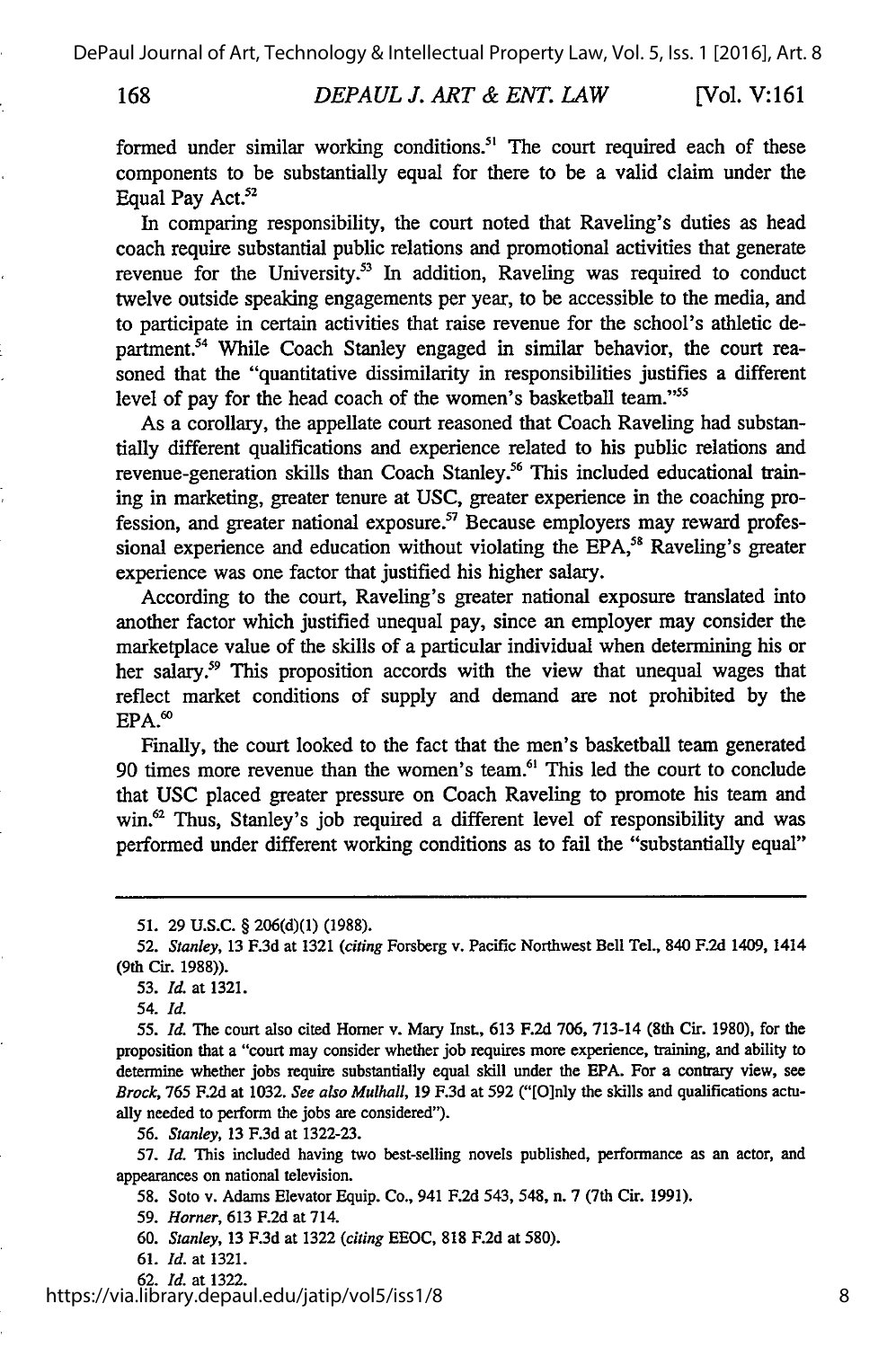inquiry under the Equal Pay Act. In so holding, the court explicitly rejected Stanley's argument that the difference in revenue should be ignored, and instead labeled revenue generation "an important factor" that may be considered in justifying greater pay.<sup>63</sup> In sum, the appellate court held that Stanley's and Raveling's jobs contained significant differences such that they were not "substantially equal" for purposes of the Equal Pay Act.<sup>64</sup>

#### *C. Analysis*

The decision in *Stanley* was both inconsistent and consistent to precedent interpreting the Equal Pay Act. The *Stanley* court appeared to place too much reliance on Coach Raveling's prior experience. Brock, *Jacobs, and EEOC* did not discuss experience as a factor in Equal Pay Act analysis. Instead, those cases focused on factual comparisons between job responsibilities, skill, and effort. At a minimum, the court's reasoning in *Stanley conflicts* with the Eleventh Circuit's reasoning in *Mulhall* which stated that "comparators' prior experience is not relevant to the 'substantially similar' inquiry."<sup>55</sup> The *Mulhall* decision, which was rendered after *Stanley,* emphasized the point that "in Equal Pay Act cases, we compare the jobs, not the individual employees holding those jobs."<sup>66</sup> Stan*ley* appears to be the first case with respect to athletic coaching in which experience is an important factor in Equal Pay Act analysis.<sup>67</sup>

*Stanley* also brings the factor of revenue production into greater focus. The court's reasoning indicates that in cases involving major universities such as USC, the need for revenue, and the coach's ability to generate it, would appear to be a factor which makes one job inherently more difficult than the other. Ironically this may lead to a situation where coaches in small universities, high schools, and junior high schools would be more able to prove violation of the Equal Pay Act than coaches at large universities due to the fact that the former

**66.** *Id.*

<sup>63.</sup> *Id.* at 1323. Stanley made two other arguments on this point (1) that the failure to allocate funds in the promotion of the women's basketball team demonstrated gender discrimination; and (2) that this disparate promotion caused the differences in spectator interest and revenue production. *Id.* The court rejected the **first** for lack of sufficient evidence and characterized USC's greater allocation of resources to the men's team as a business decision. *Id.* It rejected Stanley's second argument on the notion that societal discrimination in preferring to witness men's sports in greater numbers cannot be attributed to **USC.** *Id.*

<sup>64.</sup> *Id.*

<sup>65.</sup> *Mulhall,* 19 F.3d at 592. This case did not involve coaching but rather executives within a security company. Nevertheless, it provides a sharp contrast with *Stanley.*

<sup>67.</sup> Experience, nevertheless, would seem to be a relevant factor based on the "any factor other that sex" defense to the Equal Pay **Act.** Certainly, a reasonable person would admit that a male coach with twenty years experience would deserve a higher salary than a female coach with two years experience, even assuming their jobs are *exactly* equal. Moreover, it would appear that greater experience would incorporate itself into the market for coaches, as coaches with more experience would be in greater demand than inexperienced ones. Experience would also tend to be evidence of greater skill, a factor in the EPA equation. Hence, the *Stanley* decision has merit on this point.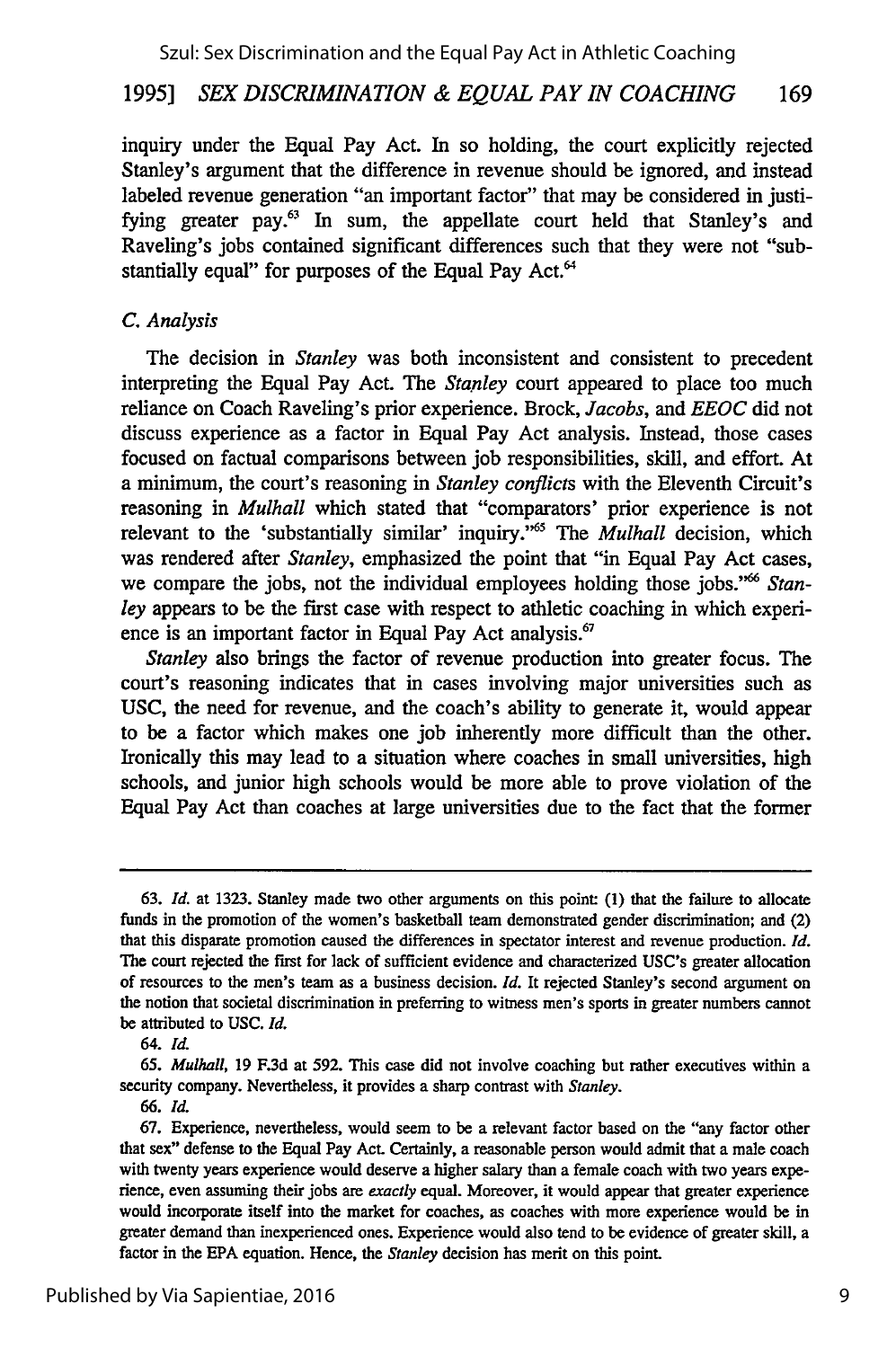170

#### *DEPAUL J. ART & ENT. LAW* **[Vol.** V: **161**

do not depend on the school's athletic teams to produce revenue. Indeed, it appears that if the revenue producing factor had been excluded, and the won-loss record included, *Stanley* may have been decided differently.

The court's reluctance to use won-loss record as a criteria is also of relevance. The plaintiff introduced evidence of her success, she had been named PAC-10 Coach-of-the-Year in 1993, in support of her contention that she deserved a salary equivalent to that of Coach Raveling.<sup>68</sup> The court's omission of this factor in it's analysis is consistent with interpretation of the Equal Pay Act to the extent that the Act seeks to equalize wages in *jobs* which are substantially equal in responsibility, skill, and effort. $\mathcal{P}$  On the other hand, the opinion failed to account for the possibility that Coach Stanley's superior won-loss record demonstrated greater skill and effort, two important factors under the Equal Pay Act, choosing instead to focus on the differences in responsibility between the male coach and the female coach. The court's failure to compare skill and effort, as reflected by success of the respective basketball programs, appears inconsistent with the Equal Pay Act.

#### *D. The Fair Pay Act of 1994, a Legislative Attempt at a Remedy*

The Fair Pay Act of 1994 amends the Fair Labor Standards Act of 1938, of which the Equal Pay Act is an amendment, by extending the protections of the Equal Pay Act to race and national origin. It requires employers to pay equal wages for equivalent work performed by employees, irrespective of their race, gender, or national origin.<sup>70</sup> The proposed amendment defines "equivalent jobs" as "jobs that may be dissimilar, but whose requirements are equivalent, when viewed as a composite of skills, effort, responsibility, and working conditions."<sup> $71$ </sup> As a qualification, differentials in payment are still permitted if made pursuant to a seniority system, a merit system, or a system which measures earnings by quantity or quality of production.<sup>72</sup> However, the language of the amendment has been carefully crafted as to exclude the "any other factor than sex" exception that exists within the current Equal Pay Act.

The Fair Pay Act also goes beyond the nominal boundaries of the Equal Pay Act. The Equal Pay Act is restricted to cases of unequal wages for equal work. It does not extend to dissimilar work that is of equal value to an employer akin to a "comparable worth" standard.<sup>73</sup> The Fair Pay Act of 1994 would remedy this omission through the "equivalent work" formulation.

As applied to coaching, the Fair Pay Act would appear to be marginal in effect. The addition of race and national origin would not address the problem of sex discrimination in wages of coaches, although admittedly it may open up a

- **71. H.R.** 4803, § **3(B)(4)(B).**
- **72.** *See* H.R. 4803, § **(G)(1)(A).**

**73.** *See supra* note **7** and accompanying text.

https://via.library.depaul.edu/jatip/vol5/iss1/8

**<sup>68.</sup>** *Stanley,* **13 F.3d** at **1322,** n.2.

**<sup>69.</sup>** *See supra* note **10 and** accompanying text.

**<sup>70.</sup>** H.R. 4803, 103rd Cong., **2d** Sess. § **(G)(1)(A)** (1994).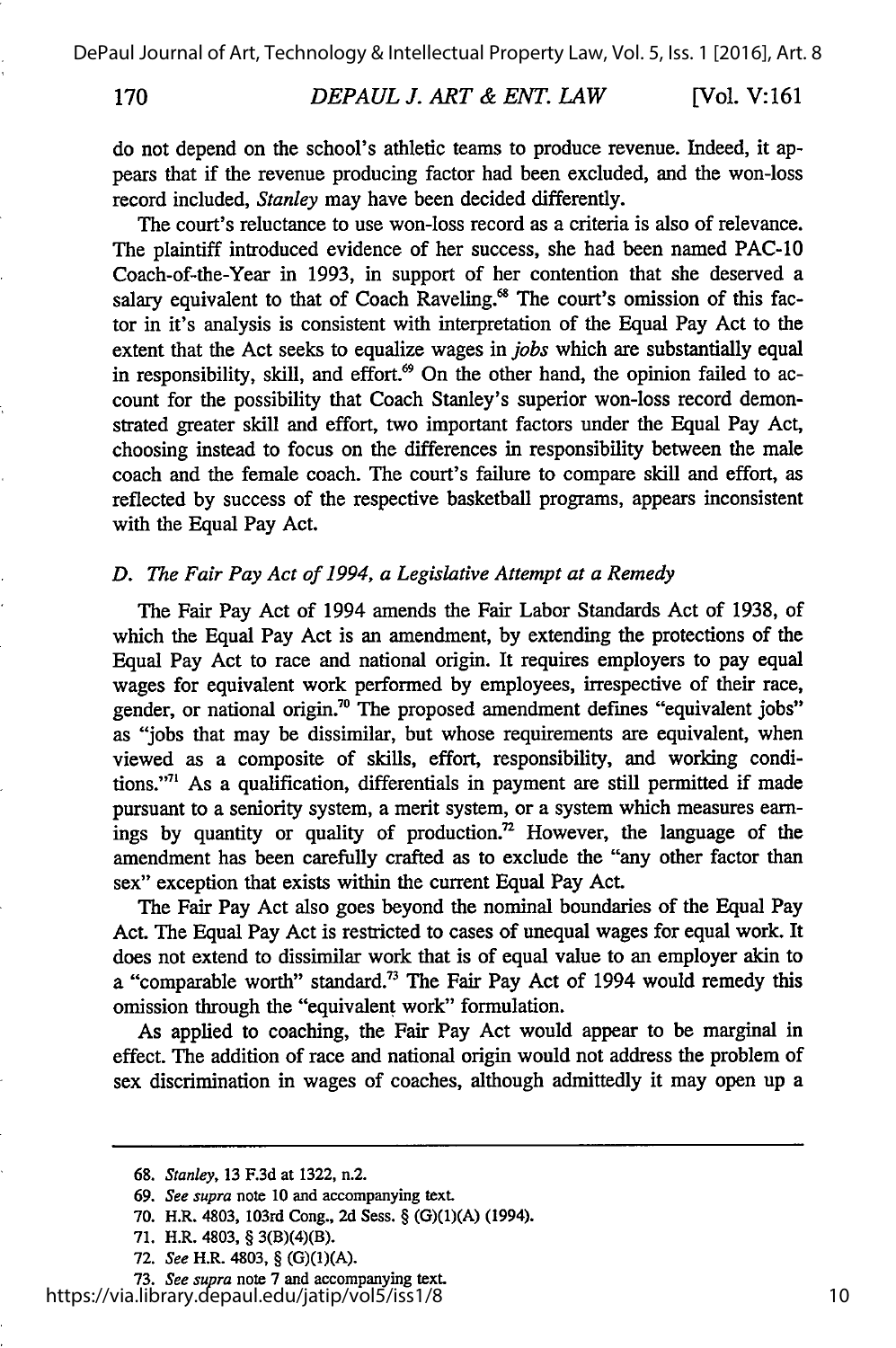new can of worms as black coaches and white coaches seek equal compensation. Moreover, the deletion of the final affirmative defense to the Equal Pay Act also would appear to be ancillary. In most cases where allegations under the Equal Pay Act fail, plaintiffs fail to state their prima facie case of demonstrating "substantially equal jobs." For the most part, the affirmative defense of the wage disparity being based on "any factor other than sex" is not as an important part of the analysis as the factual "substantially equal" comparison.

#### **CONCLUSION**

Whether under the Equal Pay Act or the Fair Pay Act, female coaches like Marriane Stanley will in all likelihood continue in a struggle to earn equal compensation with their male counterparts. Ultimately their campaign will probably depend less on their actual talents as coaches, but instead, more on the popularity of female athletics. Only then will they command salaries more commensurate with their male counterparts.

*Gregory Szul*